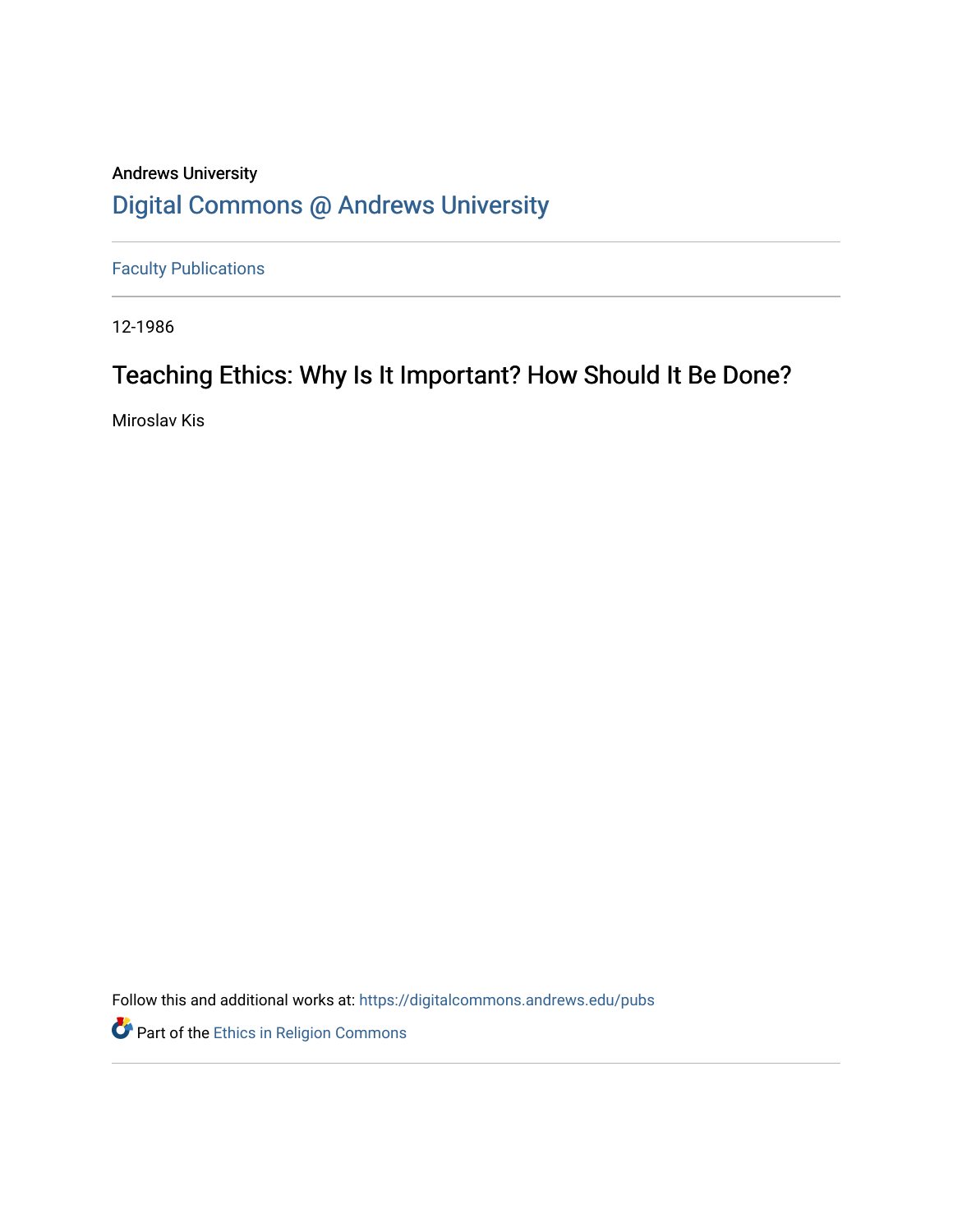# **Teaching Ethics** Why Is It Important? How Should It Be Done?

wenty-year-old Karl hurries home. The familiar surroundings seem strange to him. His outlook on life is different. When did it all begin? With Helen? He remembers his conversation with the young teaching assistant for his 750member class at the university.

"Random mutations, that's all. Karl.'

'Yes, but you did not elaborate on Creation. Why?'

"Karl, religion is OK. You do that with your folks on Sunday. Here you are, a junior at a prestigious university. You have a scholarship. The scholastic

field is wide open to you. Creation is just a theological concept. It really doesn't matter whether you believe in Creation or evolution. One way or another, we are here; we have life to enjoy—that's what matters. You are good looking: you have feelings, desires, ambitions. These are normal, inevitable, and good. They cannot be bad because they are natural. They are vestiges from evolutionary struggles. Whatever enhances survival is good."

"But then human conduct becomes a random mutation.  $\text{to}$ .

"I call that freedom. You prove to me, Karl, that Creation really matters.'

This encounter brings others to mind. In Introduction to Psychology he hears of Sigmund Freud's insistence that religion and morality are subsumed as a "universal obsessional neurosis of humanity."<sup>1</sup> Karl is exposed to the idea that people act religiously and morally simply as a result of the cultural heritage of fear or wish-fulfillment, or an extension of the father-son relationship.<sup>2</sup> Erich Fromm suggested that morality based on the authority that is external to man be

Dr. Miroslav M. Kis is Chairman of the Theology and Christian Philosophy Department and Assistant Professor at the SDA Theological Seminary, Andrews University, Berrien Springs, Michigan.

Picture removed

rejected, and called for humanistic ethics.<sup>3</sup> Self-realization self-knowledge, and integration would make humans good. according to Fromm.<sup>4</sup>

In business class Karl is taught that business does not mix with religion or morality. The stronger, the shrewder, the more callous, make it. They call the shots. As for the competitors or consumers, let them look out for themselves.

Karl feels disturbed by these views. He resists the temptation to act according to these concepts because he feels internal contradictions in them

He wonders. How should 1 live? Where can Hearn a better

way of life?

Karl is not alone in asking these questions. The Hasting's Center Report of October 1978 relates a New York Times story claiming that there is a wide-spread resurgence of interest in ethics. The following reasons are mentioned: "the decline of moral standards, the increase in violence, urban decay political corruption, professional malpractice."<sup>5</sup>

I believe all of this results from a more serious problem: the separation of religion and morality from the realities of *life*. Prayer and worship are viewed only as religious, as unrelated to daily life. Religion is reserved for one day (Sabbath), one location (church), and a few people (ministers). Rarely is it considered a way of life. It tends to be a dogma, a system of beliefs, a liturgy to buy—or to endure. Theology is taught only in religion classes, with the intent of forming religious persons-i.e., professional churchmen.

Morality is caught up in the same whirlwind. Viewed as moralizing, as something you do to somebody, it is defined by a system of laws that prescribe do's and don't's. Few consider morality to be a life-style, a relationship between people, an enhancer of what is good and right. No wonder society invented its own rules and left morality to the Puritans!

Karl and thousands like him are missing a thought-out Christian philosophy of life. Where can they acquire such a world view? In an ethics class? Perhaps. But if Karl is like

## BY MIROSLAV M. KIS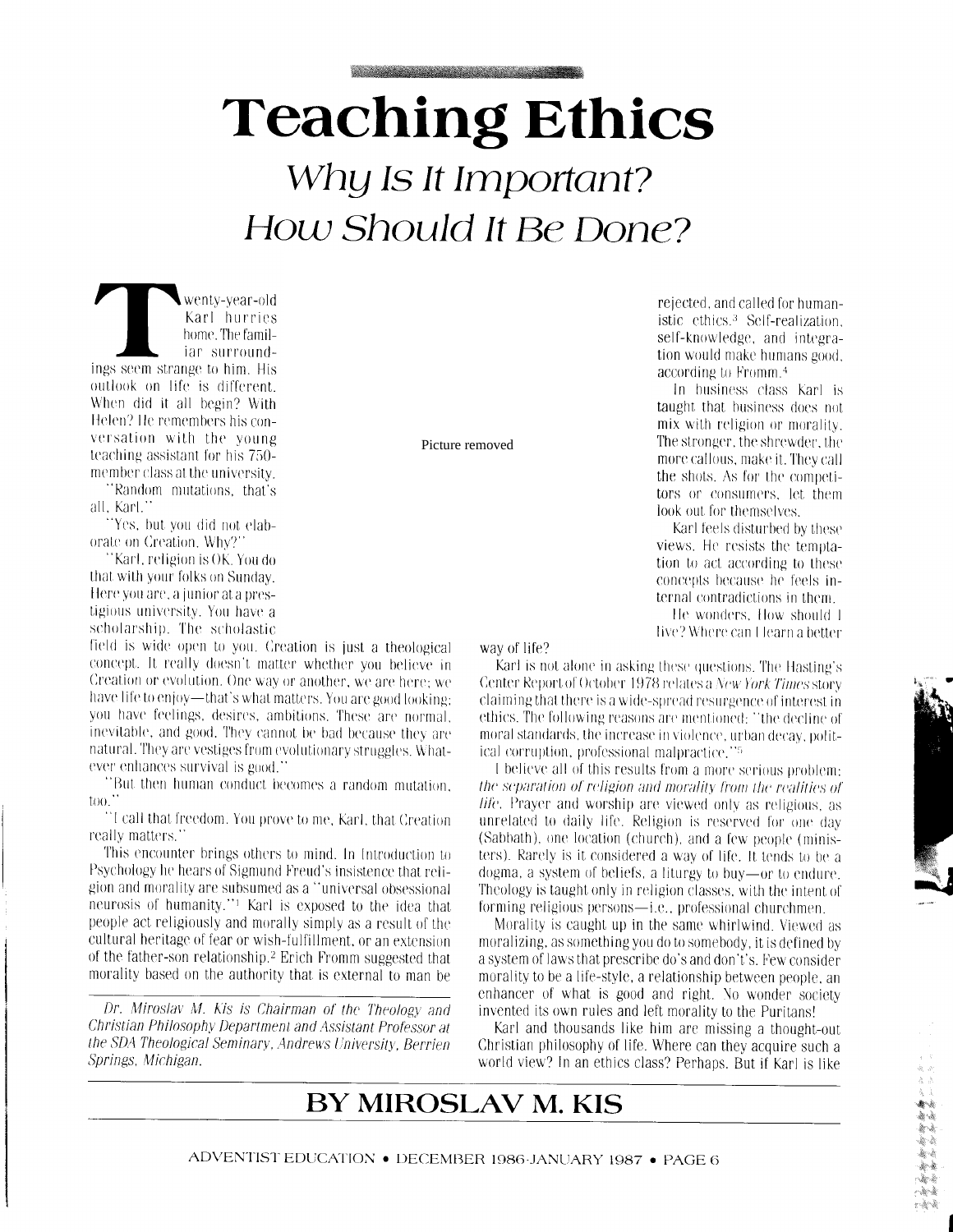most college students, he will not rush out to take such a class, either because it is not required, or because he does not realize how essential it is to have a consistent, integrated life-style

Much can be said in favor of a style of teaching that integrates moral principles, values, and choices throughout the subject matter. Deuteronomy 6:7 sums up the way religious concepts should be integrated into life: "And you shall teach them diligently to your children, and shall talk of them when you sit in your house, and when you walk by the way, and when you lie down, and when you rise"  $(R.S.V.)$ .

The validity of this approach will become obvious as we consider how to integrate the ethical dimensions within the context of other subjects.

### **Familiarity With Ethics**

Familiarity with ethics and moral principles will enable a teacher of any subject to blend these into his or her teaching. Morality and ethics are not the same, just as religion and theology are not synonymous.<sup>6</sup> Morality and ethics, though different, must not be separated. Morality answers the question. "How should I be good and just?" Ethics answers, "Why should I be good and just in this particular way?"7 Ethics studies human life, but not all aspects of life. Sneezing, abnormal behavior, or dreaming belong to medicine or psychology and lack a moral

The widespread renewal of interest in ethics stems from the problems created when modern societu separated religion and morality from the realities of life.

Picture removed

dimension. Actions and attitudes that emanate from and affect human freedom, will, and responsibility belong to morality and are the subject of ethics.

The most frequent questions ethics asks of morality are these.

1. The question of authority. What makes my will diligent and how is it that reason justifies a particular course of action? To what authority is the appeal made to justify a life-style?

2. The auestion of values. What are the priorities of my life? What makes me sacrifice my time, my peace, my energies, my means? Does my hierarchy of values resemble that of people in the Bible and noble characters of history? What, if anything, would I be willing to die for?

3. The question of consequences. My present choices are the seeds of tomorrow. Will I be happy with the harvest? Through studying the Bible and wisdom of history. I can look into the future and learn from the experiences of others.

4. The question of influence. My attitudes create grooves in my memory

Picture removed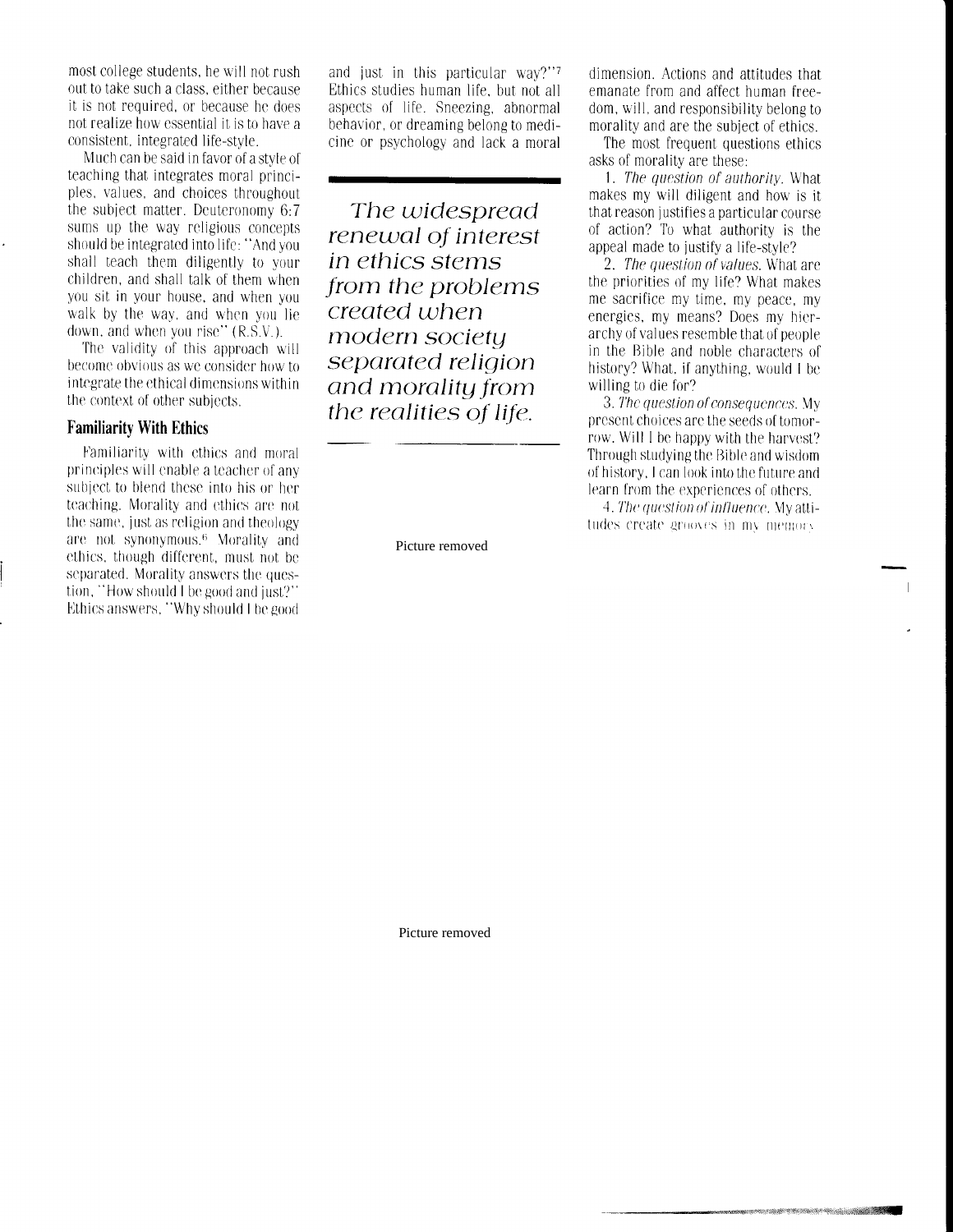They soon become habits, which make up character. Moreover, I have a conscience that can be sharp and sensitive to what is good and just. How do I react to the promptings of my conscience? What influence does my conduct have on society?

Two ways to enhance sensitivity to moral issues are the habitual readinp of the Bible and the study of literature dealing with ethics.<sup>8</sup>

The main issue facing us here is how to integrate moral principles in the context 0f the varied sublects we teach in college. Certain methods of moral education, though frequently used, do not work very well. Moralizing and condemnation, being iudgmental, iumping to hasty conclusions without considering all the implications of the situation: and abstract theorizing may make ethics seem either threatening or irrelevant to students.

These methods of moral education have one common problem—they simply inform. The formation of a character that values the good and a will bent toward acting rightly are ncver the result of information alone. One cannot become virtuous or help others by simply knowing about ethical theories.

#### **Suggested Methods**

1. Opportunities  $-$  At certain times in the classroom (and elsewhere) a student is receptive and open to moral influences. We shall call these "opport,une moments." There are also "opportune people" who have helpful guidance to offer at the right time.

How can a teacher discern-or create-an opportune moment? Often by just being alert to the way students respond to the subject matter or discussions that occur in class, using illustrations and personal experiences to illustrate and integrate the concepts. Sometimes the topic touches a sensitive point, clarifies some anxiety, unearths some secret motive or plan. Perhaps new information seems incompatible with the student's philosophy of life. Ar times significant events in the personal or social life of a student make it necessary for him or her to rethink or reevaluate moral values.

The teacher often creates opportune moments unawares. It is important to remember that one word at the opportune time may have more impact than a thousand later on. "To make an apt answer is a joy t0 a man, and a word in season, how good it is!"<sup>9</sup> Once this moral season—the opportune momenthas passed, the student becomes harder to reach.

Whether a connection is made between the subject taught and Christian values or a spontane0us discussion emerges, apparently out of the context of the class, these are slgnificant opportunities and must not be wasted.

The "opportune person" idea resembles the "significant other" concept. While the significant other functions as a role model and guide for

lntegration of reli gion and "secular" subjects not only giues students the skills to earn a liuing, it also giues them something to Iiue for.

children and teenagers on the social and psychological levels, the opportunc person is needed on more adult levels in the domain of morality. Because the private moral world is an inner sanctum, most people—particularly adultsdo not feel comfortable sharing too many moral secrets with the same person. Adults usually turn to several individuals who at opportune moments appear wise. Even near-strangers sometimes exert considerable influence.

Helen was an opportune person for Karl, and he spoke to her at his opportune moment. Something touched him personally. Something mattered. The inner moral structure of his being was shaken. Helen did not talk about science t0 him. He did not need that. she addressed his moral questions. However, she oriented him toward a morally dangerous path.

The formative aspect of the moral education cannot be left to opportunities and spontaneity. Deuteronomy 6:7 implies purposefulness and deliberateness. Like flowers and fruit in a garden, the moral concepts must be nursed along and characters trimmed. Other options are needed.

2. *Position papers* — Among the most basic tools needed for moral life is the habit 0f thinking the issues through and the ability to take a stand. Left to ourselves we would rather cruise on the level of opinions. Convictions require effort and discipline. I have found position papers<sup>10</sup> uniquely suited to challenging young minds to think As a teacher comes t0 a morally relevant issue he or she may assign atwo- to four-page paper in which the student, takes a position. The teacher must make it clear that no one will be evaluated, branded, or ridiculed for the stand taken in the position paper. A feeling of freedom and acceptance are necessary for such exercises to succeed. No one should writc what he 0r she thinks "the teacher wants" or what, "the church dictates." Genuine, honest positions are required. The four previously mentioned questions in this article c0uld serve as a guide.

To get started the teacher may find an article in a journal or the local newspaper. The students can then be asked to take a stand vis-a-vis the author's position or the issue itself.

For instance, a Christian teacher of science can discuss evolution. When cxplaining the idea of "survival of the fittest"-so important to grasping the concept of natural selection-he or she could assign a position paper on the adequacy of this principle for social or personal relations. Articles on terrorism, unfair business competition, racial bigotry, 0r political manipulation may serve as springboards. Assignments may be worded thus: "Do you see any connection between the principle of survival and the events described in this article? What is your position 0n this issue? Why?"

3. Guided discussions-Much time has been wasted in discussing hypothetical and far-fetched ethical problems. Yet this in no way discredits the value of a well-guided exchange of views over a realistic issue. Much may be learned from discussing other people's views. Such encounters may teach tolerance, admission of one's own need to learn, and maybe best of all, offer unique Opportunities to think quickly and speak up in a friendly, challenging atmosphere.

A business teacher lecturing 0n con-